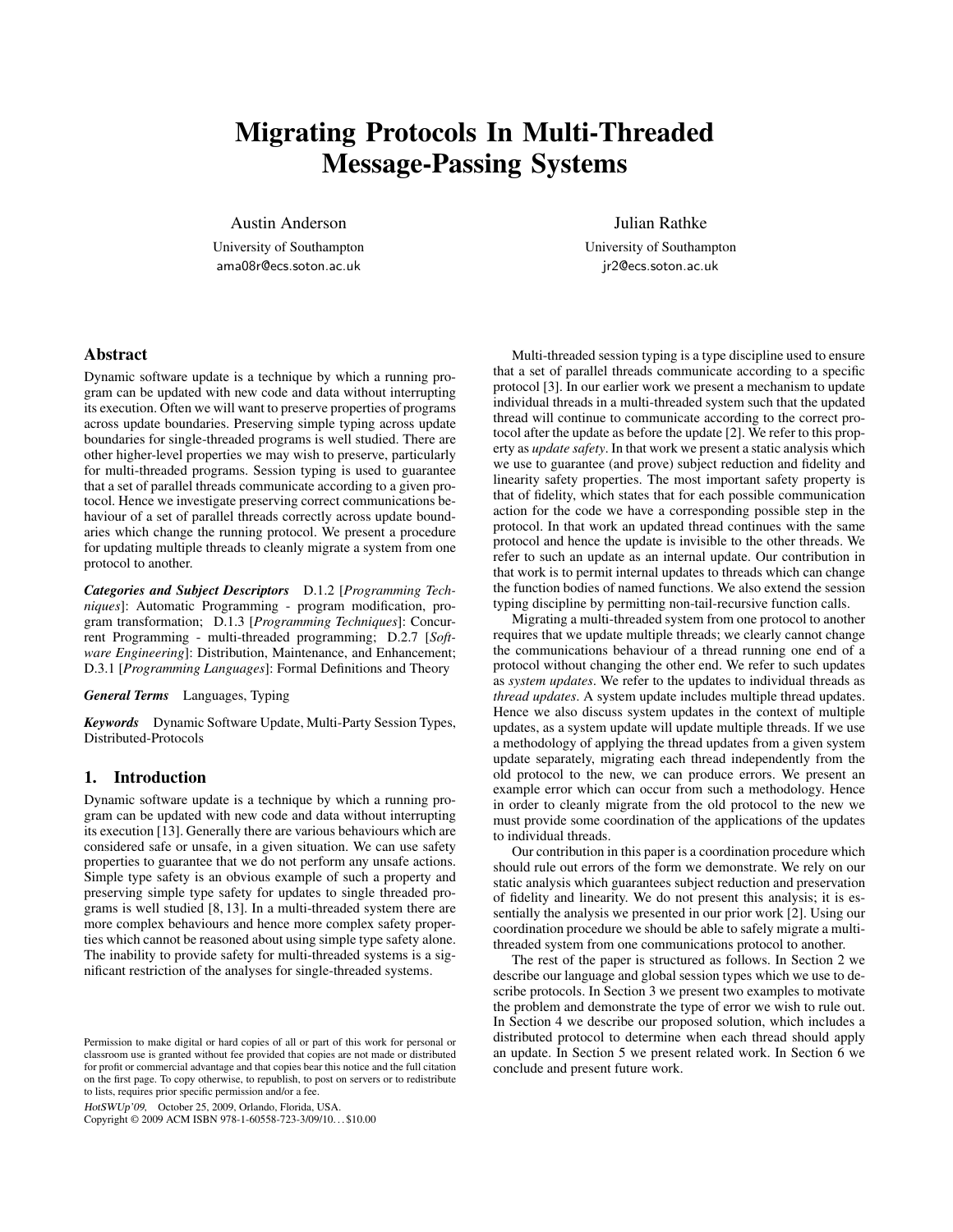# 2. Language and Types

Our language is a first order, call-by-value, functional programming language with named functions. We provide communications primitives which request and accept starting a session, send and receive values, and select and accept selection of services (a path for the protocol to take out of several options). These primitives are based on those presented in the session typing literature [3]. We also provide let expressions and if expressions. Sequential composition  $e_1$ ;  $e_2$  is considered syntactic sugar for let  $x = e_1$  in  $e_2$  where  $x$  is free in  $e_2$ . Finally we also include the update command. The update which is applied is not specified in the code; if it were it would not be a dynamic update. The update command is an update point which applies, if it can, any update which is relevant to the thread in which it is executed. If there are no relevant updates then we simply perform skip. An update is provided at run time by an out-of-band communications mechanism.

In our system we do not communicate between threads, but between roles. A role can only be held by a single thread at any one time, but a role can be transferred from one thread to another, permitting us to describe some high level communications behaviours (higher order session typing). We provide the definitive description of a communications protocol that a group of roles follow using *global session types*. We define global session types, ranged over by  $G$ , in the folowing grammar:

| $G ::= p \rightarrow p : \langle U \rangle$ | Send a value of type $U$  |
|---------------------------------------------|---------------------------|
|                                             | where $p \notin p$        |
| $p \rightarrow p : \{l_i : G_i\}$           | Send a label in $\{l_i\}$ |
|                                             | where $p \notin p$        |
| G.G                                         | Sequential composition    |
| $\mu$ t. $G$                                | Recursion                 |
|                                             | Recursion variable        |
|                                             |                           |

The type  $p \rightarrow p : \langle U \rangle$  denotes that role p will send a value of type  $U$  to roles  $p$  (a set of roles which does not include  $p$ ). The type  $p \rightarrow p : \{l_i : \overline{G}_i\}$  denotes that role p will send a label  $l_i$  to roles  $p$ . After sending label  $l_i$  the session will continue with session type  $\overline{G}_i$ . This permits us to permit the protocol to proceed using one of several specified sub-protocols. The type  $G_1.G_2$  denotes sequential composition; the global session will first perform  $G_1$  then  $G_2$ . The type  $\mu$ t. G denotes recursion, on recursive variable t. As protocols can include more than two roles multi-party communications can be represented by a single global session type. We refer to global session types and protocols interchangeably. The protocol could be inferred from the code, but we require the programmer to explicitly state the global session type for each session. Our global session types are based on those in the literature [3, 9]

We use a global queue for handling messages. When a thread is sending a value it will append the message on to the end of the queue. When a thread is receiving a value it will search through the queue from the front, removing the first message for the role on which the thread is receiving. This provides asynchronous communication where a receiving thread can block to wait for a message to be put on the queue, but sending threads do not block waiting for a receiving thread to be ready. Along with our session typing system presented in our proper work [2] this permits us to guarantee the order in which messages will be received and hence the types of the values being received. Informally this type system guarantees that for each send there is a complementary receive (i.e. for three sends which send, in order, an integer then a boolean then an integer then there will be three receives, expecting exactly those types in that order).

$$
P_1 \| P_2 \qquad P_1 = \langle i, d_1 \rangle \qquad P_2 = \langle j, d_2 \rangle
$$

$$
d_1 = \text{fun } f(x) = e_1 \text{ in main } e_2
$$
\n
$$
e_1 = \text{send}(x, p_2, 1); \text{send}(x, p_2, 2); \text{receive}(x, p_2); f(x)
$$
\n
$$
e_2 = \text{let } x' = \text{request}(s, \{p_1, p_2\}, p_1) \text{ in } f(x')
$$
\n
$$
d_2 = \text{fun } g(y) = e_3 \text{ in main } e_4
$$
\n
$$
e_3 = \text{let } z_1 = \text{receive}(y, p_1) \text{ in let } z_2 = \text{receive}(y, p_1) \text{ in}
$$
\n
$$
\text{send}(y, p_2, z_1 + z_2); g(y)
$$
\n
$$
e_4 = \text{let } y' = \text{accept}(s, p_2) \text{ in } g(y')
$$

| <b>Figure 1.</b> Code which implements simple math server |
|-----------------------------------------------------------|
|-----------------------------------------------------------|

## 3. Problem Exposition and Examples

In Section 3.1 we present a simple maths server, based on an example presented in the literature [6]. We use this example to illustrate the type of error which we want to prevent. In Section 3.2 we present a producer-consumer relationship, and an update to its protocol. We illustrate how we do not need threads to block and synchronise temporally, which would cause overhead when threads are waiting for others. Instead we can coordinate the updates with respect to fulfilling communications responsibilities within a protocol, specifically that each thread performs the same number of runs through the old protocol before migrating to the new protocol.

#### 3.1 Maths Server Example

We present a maths server where a client sends two integers to a server and the server returns their sum. The protocol for this maths server is:

$$
G_A = \mu \mathbf{t}. \quad p_1 \to p_2 : \langle \text{INT} \rangle. \quad G_1 = p_1 \to p_2 : \langle \text{INT} \rangle. \np_1 \to p_2 : \langle \text{INT} \rangle. \quad p_1 \to p_2 : \langle \text{INT} \rangle. \np_2 \to p_1 : \langle \text{INT} \rangle. \nG_2 = p_2 \to p_1 : \langle \text{INT} \rangle.
$$

Here  $p_1$  is the client and  $p_2$  is the server:  $p_1$  sends  $p_2$  two integers and  $p_2$  returns a third, their sum. This protocol continues recursively.

We define a system which implements this protocol in Figure 1. We define two program threads,  $P_1$  and  $P_2$ , which have thread identifiers i and j and bodies  $d_1$  and  $d_2$  respectively. Thread body  $d_1$ defines a recursive function  $f$ , initiates a session  $s$ , and passes the channel which it obtains by the session initiation to the function f. Function  $f$  is defined so that, using the channel passed to it as argument  $x$ , it sends two integers, receives back a third integer, and then recursively calls itself passing itself the channel as its parameter. Thread body  $d_2$  defines a function g, accepts the session being initiated, and calls function  $q$  with the channel it obtains. Function  $g$  performs the complementary actions to those of  $f$ , which are two receives and a send, and then recursively calls itself.

Consider a situation where we want to migrate to a new protocol which permits  $p_2$  to, after having received the two integers, either signal a success and return the result or signal an error and return nothing, and then in both cases to continue recursively. The case of returning an error and no result could be used to deal with exceptions in the server, for example in the case of overflow. We can describe this protocol as follows:

$$
G_B = \mu \mathbf{t}. \quad G_1. p_2 \to p_1 : \{ \text{result} \, : \, G_2. \mathbf{t}, \text{error} \, : \, \mathbf{t} \}
$$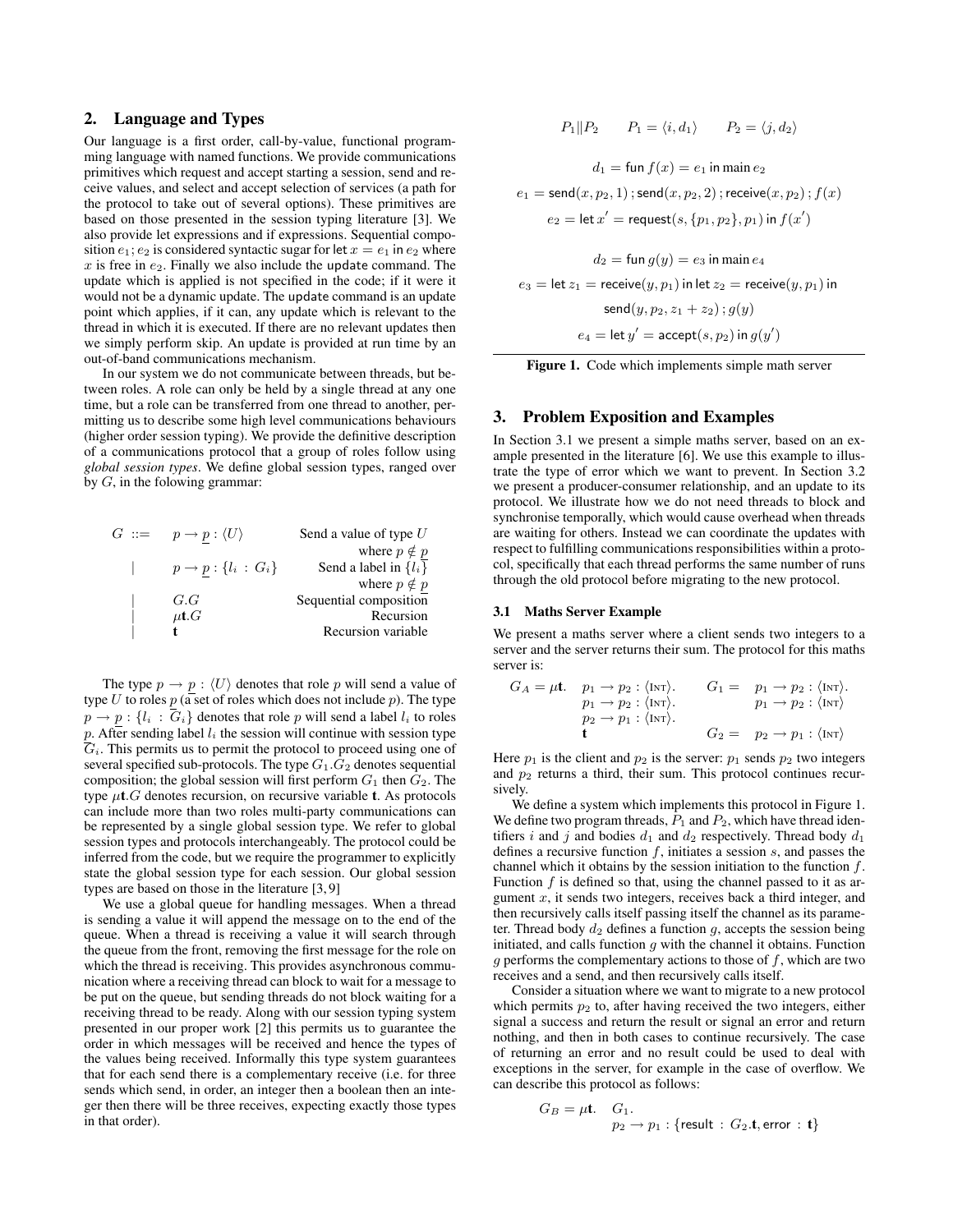This extends the previous protocol, as we are sending an additional message, the label which denotes success or error, to the three values we were sending in  $G_A$ .

We define a system which implements this new protocol in Figure 2. This is a modification of the code presented in Figure 1, where we have simply replaced the bodies of functions  $f$  and  $g$  with e<sup>5</sup> and e<sup>7</sup> respectively. Here the select construct permits one thread to decide how the session will continue, either by signalling a result and sending an integer to  $i$  and a recursive call, or by signalling an error and a recursive call. For the purposes of this example we choose to signal an error if the first argument is negative.

In our system we do not substitute the function body for function calls at the point when we define the function (which is fun  $f(x) = e$  in d). Instead we provide a heap for each thread which binds the function name to the function body. Thereafter each time we encounter a function call in that thread we replace it with the function body, with the arguments to the function call substituted for the relevant parameter variables.

In order to migrate from a system implementing the first protocol to a system implementing the second all we need to do is replace the function bodies of  $f$  and  $g$ . Since we store the bodies in the heap, we can simply modify the mapping, and the next time the function is called then the new implementation will be used. This does not replace the inlined code of a function which is running at the time of an update. To safely perform such an update we cannot update the two threads independently; we must perform some coordination of when updates occur. We argue this requirement informally below.

Consider the system  $P_1||P_2$  defined in Figure 1, and an update which changes the function bodies of f and g from  $e_1$  and  $e_3$ to  $e_5$  and  $e_7$  respectively. To describe the type of error that can occur we first must describe the concept of completing *runs of a protocol* for a given role. If a global session type (protocol) is a loop at top level (e.g.  $G_A$  and  $G_B$ ) then we consider performing the communication actions of the body of the loop as performing one run of that protocol. Different roles will perform different communication actions to perform one run of the protocol: in  $G_A$ role  $p$  will perform two sends and a receive and role  $q$  will perform two receives and a send. Just as roles and threads are separate, runs of a protocol are separate from code control flow: a thread may internally perform two iterations of its main loop to perform one run of the protocol. The notion of a role is specified in the session type itself; to implement this we may need to annotate the code.

We start  $P_1||P_2$ , and we evaluate the threads until both have completed one run of the protocol, resulting in the threads:

$$
\langle i,f(k_1)\rangle\|\langle j,g(k_2)\rangle
$$

where  $k_1$  and  $k_2$  are the channels which the threads are using to communicate. Since each thread has completed one run of the protocol, at this point two integers have been sent from  $P_1$  to  $P_2$ , a third has been sent in response, and all these values have been received. We can then evaluate one step resulting in the threads:

$$
\langle i, e_1\{k_1/x\}\rangle ||\langle j, g(k_2)\rangle
$$

which performs the function call  $f$  in  $P_1$ . If at this point we perform the update and then continue to evaluate the function call to  $q$  in  $P_2$ then we will have:

$$
\langle i, e_1\{k_1/x\}\rangle ||\langle j, e_7\{k_2/y\}\rangle
$$

With this configuration, the expressions  $e_1$  and  $e_7$  will attempt to communicate. This, however, will lead to an error since, as we stated earlier,  $e_7$  performs more communications actions than  $e_5$ , and hence when  $e_1$  is waiting to receive an integer as the result,  $e_7$  will be attempting to send a label to indicate how it wants to continue the session. Hence we need to perform some form of coordination on when we perform updates, to ensure that such errors do not occur.

$$
P_3||P_4 \t P_3 = \langle i, d_3 \rangle \t P_4 = \langle j, d_4 \rangle
$$
  

$$
d_3 = \text{fun } f(x) = e_5 \text{ in main } e_2
$$
  

$$
e_5 = \text{send}(x, p_2, 1); \text{send}(x, p_2, 2); e_6
$$
  

$$
e_6 = \text{case}(x, p, \{result : \text{receive}(x, p_2), error : ()\}); f(x)
$$
  

$$
e_2 = \text{let } x' = \text{request}(s, \{p_1, p_2\}, p_1) \text{ in } f(x')
$$

$$
d_4 = \text{fun } g(y) = e_7 \text{ in main } e_4
$$
\n
$$
e_7 = \text{let } z_1 = \text{receive}(y, p_1) \text{ in let } z_2 = \text{receive}(y, p_1) \text{ in } e_8
$$
\n
$$
e_8 = (\text{if } z_1 < 0 \text{ then select}(y, p_1, error) \text{ else}
$$
\n
$$
\text{select}(y, p_1, result) \, ; \text{send}(y, p_2, z_1 + z_2)) \, ; \, g(y)
$$

 $e_4 = \mathsf{let}\, y' = \mathsf{accept}(s, p_2)$  in  $g(y')$ 

Figure 2. Code which implements more complex math server

#### 3.2 Producer-Consumer Example

In the maths server example the two threads will only be one run removed from each other, due to the fact that each has to wait to receive from the other. Protocols do not always have such a tightly coupled relationship. Consider a producer-consumer system, defined by the protocol:

$$
G_C = \mu \mathbf{t}. \quad p_p \to p_c : \langle \text{Int} \rangle. \n p_p \to p_c : \langle \text{Int} \rangle. \n p_p \to p_c : \langle \text{Bool} \rangle. \n \mathbf{t}
$$

where on each run of the protocol the producer sends the consumer two integers and a boolean. In this situation the producer could, at times, be producing much faster than the consumer is consuming. Consider the situation where the producer has steamed ahead and performed five runs of the protocol, whilst the consumer has only performed the protocol once. For the producer one run of the protocol consists of sending two integers and a boolean, and hence in this scenario it has performed fifteen sends. For the receiver one run of the protocol consists of three receives, and hence in this scenario it has performed three receives. Hence the consumer has an additional twelve values sitting in the queue waiting to be received. At this point the producer could perform an update and migrate to a new protocol:

$$
G_D = \mu \mathbf{t}. \quad p_p \to p_c : \langle \text{INT} \rangle. \n p_p \to p_c : \langle \text{Bool} \rangle. \n \mathbf{t}
$$

where it only sends one integer and a boolean. It could then go ahead and produce under the new protocol. However, the consumer could not update at this point - it still has four runs worth of messages waiting for it in the queue. Hence it must perform the remaining four runs of the protocol, so that it ends up having performed the correct complementary actions to the producer (specifically the same number of receives, with the same types, in the same order, as the producer has performed sends). After having performed these actions the consumer can perform the update and migrate to the new protocol.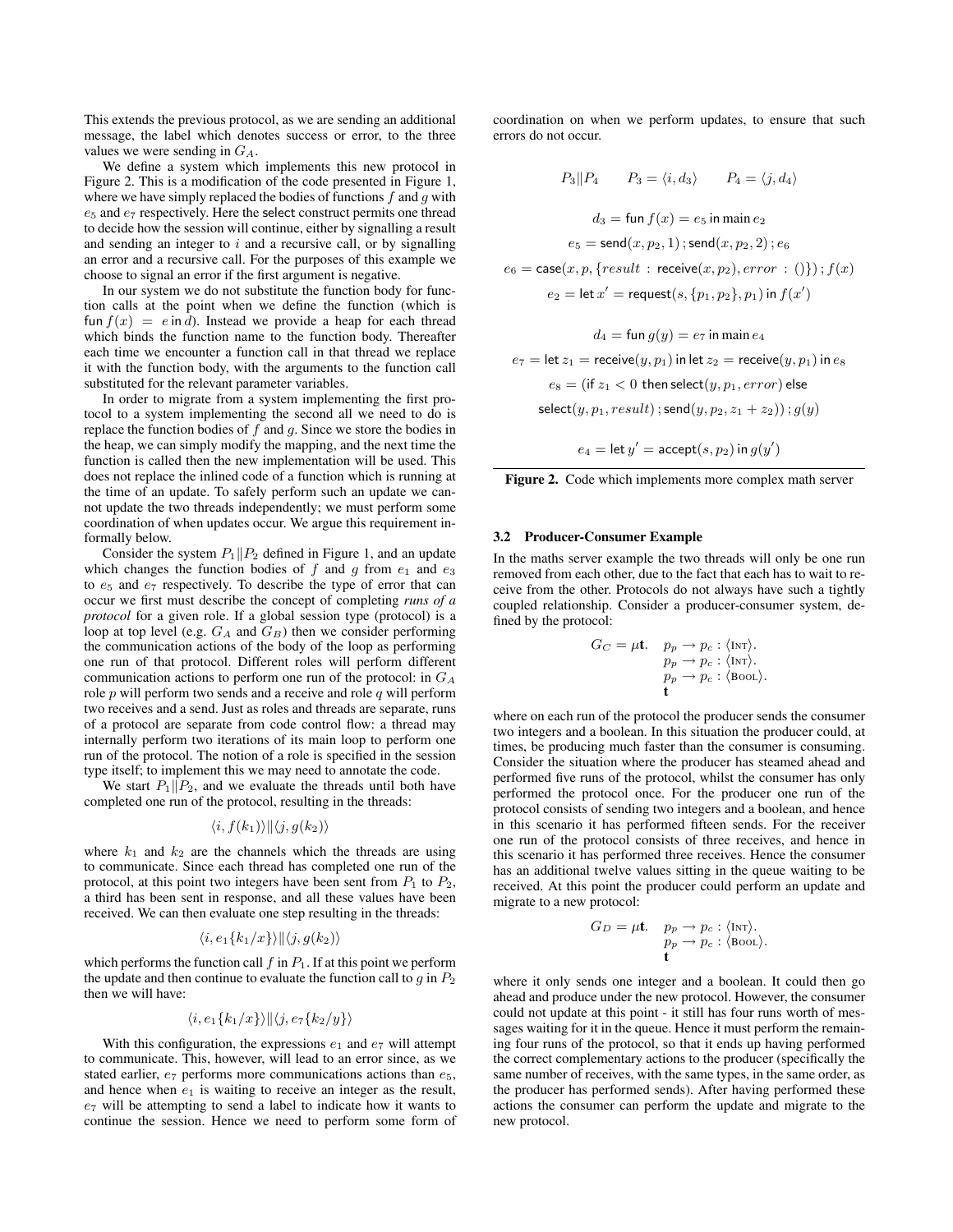## 4. Proposed Solution

We use system updates to migrate a system from one protocol to another. A system update includes multiple thread updates which update threads which are involved in the old protocol. Our static analysis, essentially that presented in our previous work [2], is sufficient to guarantee that after a thread has been updated with a well typed update then the thread will perform communications actions according to the new protocol. Hence we can guarantee correctness of migrating individual threads to a new protocol.

Though the individual threads can be guaranteed to cleanly migrate to the new protocol, if the thread updates are applied at the wrong times then we can cause errors. We demonstrate such an error in the evaluation of the maths server example in Section 3.1. Intuitively, the error highlighted in the example is that one thread has begun another run of the old global protocol, whilst the other has migrated to the new global protocol. Hence threads may receive values which they are not expecting or may never be sent the values they are expecting. This violates the fidelity safety property discussed in Section 1 as the protocol would be performing communication actions for which there are no corresponding communication in the protocol. In order to rule out such errors we need to ensure that all threads which are involved in a session migrate to the new session after having completed the same number of runs of the old protocol. After the above static analysis has been used to guarantee that each thread will individually behave correctly, safety becomes a runtime coordination problem. This coordination does not require performing any dynamic typing or analyses, and simply is controlling when thread updates are applied. A system update, whose thread updates are all correct, can always be applied; the runtime coordination will never reject it.

In order to aid reasoning about runs of a protocol we keep a count of how many runs have been completed by each role in that protocol. This count, which we refer to as *run numbers*, denotes how many runs through a protocol have been performed by that role in the protocol. We have to increment the run number of a role every time the thread starts a new run of the global session of which that role is a part. We are not counting loops in the control flow of threads but simply keeping track of the communication actions that have been preformed by a role. Each thread can take part in multiple sessions, including multiple instances of a protocol, and hence each thread can have multiple roles. We augment each thread with a mapping from roles to run numbers.

One possible coordination approach is the naive stop-the-world method, which is the following. After an update has been introduced to the system we define some run number  $n$  which is greater than the current run number associated with any of the roles involved in the session being updated. We then block each thread after it has completed  $n$  runs. When all threads have blocked then we update the code of all of the threads simultaneously and safely proceed with the new protocol. Whilst this approach would be safe it requires us to block threads to the extent that we are almost stopping the program and restarting. This is at odds with dynamic software update, one of whose primary aims is to provide updates without having to shut down systems.

Instead we can make use of the fact that we use a queueing architecture for message passing. The example in Section 3.2 demonstrates how one thread can safely migrate to the new protocol before another. This is as any messages it sends as part of the new protocol will be put at the back of the queue, and any receives it attempts to do as part of the new protocol will require it to wait for the sender to be using the new protocol. Hence the threads can migrate to the new protocol separately, without requiring synchronising. The point at which each thread can migrate is coordinated as follows.

Each thread has an associated mapping from channels  $s.p$  which that thread is using to run numbers  $n_i$  (as discussed above). The channel  $s.p$  includes the name of the session s and the role p. The mapping is defined as the partial function runNumber $(p)$ . The mapping for thread i is annotated as runNumber $(p)_i$ . We define the *update run number* to be:

$$
n = \max(\text{runNumber}(s.p)_i)_{i \in I} + 1
$$

where  $I$  is the set of thread identifiers of the threads which are being updated and s is the name of the protocol we are updating. Intuitively the update run number is the number of runs through the old protocol a thread must complete after which it must migrate to the new protocol. Hence after a thread has completed protocol run n it applies the update and migrates to the new protocol.

We set the update run number to the maximum run number plus one. To explain this consider again the evaluation of the math server in Section 3.1:

$$
\langle i, f(k_1) \rangle \|\langle j, g(k_2) \rangle \to \langle i, e_1 \{k_1/x\} \rangle \|\langle j, g(k_2) \rangle
$$

Whilst these threads have both completed the same number of runs of the protocol, thread  $i$  has looped and started the code which will perform the next run of the old protocol. If the next evaluation step is applying the update then we can continue to evaluate to:

$$
\langle i, e_1\{k_1/x\}\rangle ||\langle j, e_7\{k_2/y\}\rangle
$$

and hence have two different versions of the protocol attempting to interact. Since a recursive function call is conceptually an internal action we do not want to reason about it. Instead we assume that, at the point of generating the update run number, the thread with the greatest run number could have started the next run. Hence we set the update run number to one more than the greatest run number.

Once each individual thread has completed  $n$  runs of the old protocol it can safely perform the update and migrate to the new protocol. Due to the queueing architecture any messages sent after this migrate will be placed at the back of the queue, and hence other threads which have not yet performed the update should receive exactly the right number and type of messages in their remaining runs of the old protocol.

We cannot define the update run number at compile time as we do not know when the update will be provided to the system. However, as the runtime coordination is concerned only with when, not if, we will apply an update then we retain a purely static analysis.

One implementation issue to note is that in order to calculate the update run number we require a snapshot of the mappings from channels to run numbers for all the threads involved in a protocol being updated. This will necessitate a lock on the threads involved in the protocol, but only for the short amount of time required to calculate the update run number as above. Such a lock is a small operation in comparison to the naive approach which requires locking each thread once it has completed  $n$  runs until all threads have reached completed  $n$  runs.

# 5. Related Work

In early work on session typing [9] presents an asynchronous multiparty session type system which includes a limited form of delegation and a progress property to guarantee that a well typed session will not deadlock, in and of itself. The work in [3] builds on [9] to provide full, transparent, delegation as well as a progress guarantee that different well typed sessions will not interfere with each other and cause deadlock. Most work on session types use  $\pi$  calculus style calculi. Some work uses a  $\lambda$  calculus formulation [6,7] which we used in our analysis to guarantee update safety [2]. All known previous work on session typing restricts function calls to tail calls